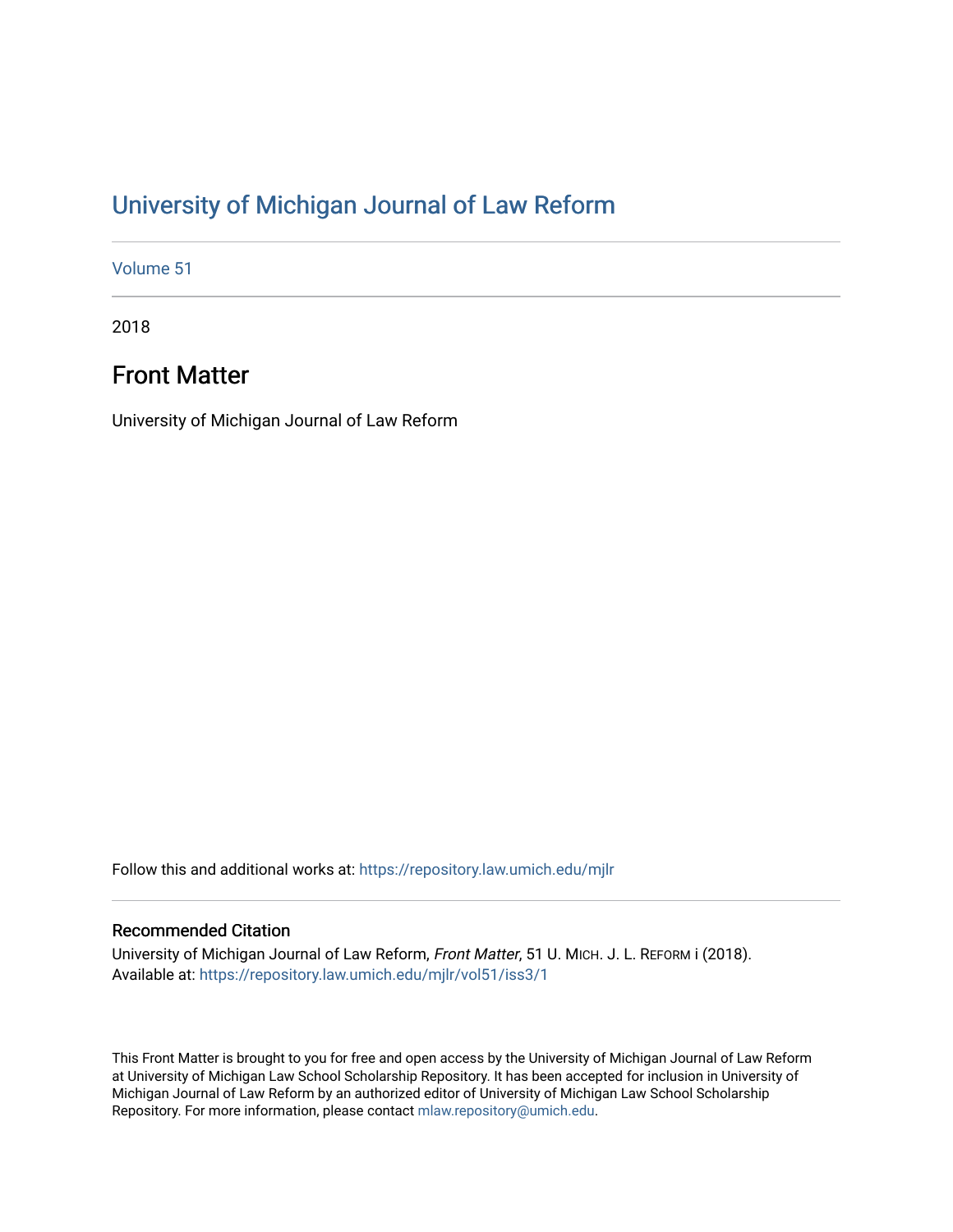## university of michigan

# JOURNAL *of* LAW REFORM

VOLUME 51 • ISSUE 3 SPRING 2018

University of Michigan LAW SCHOOL Ann Arbor, Michigan

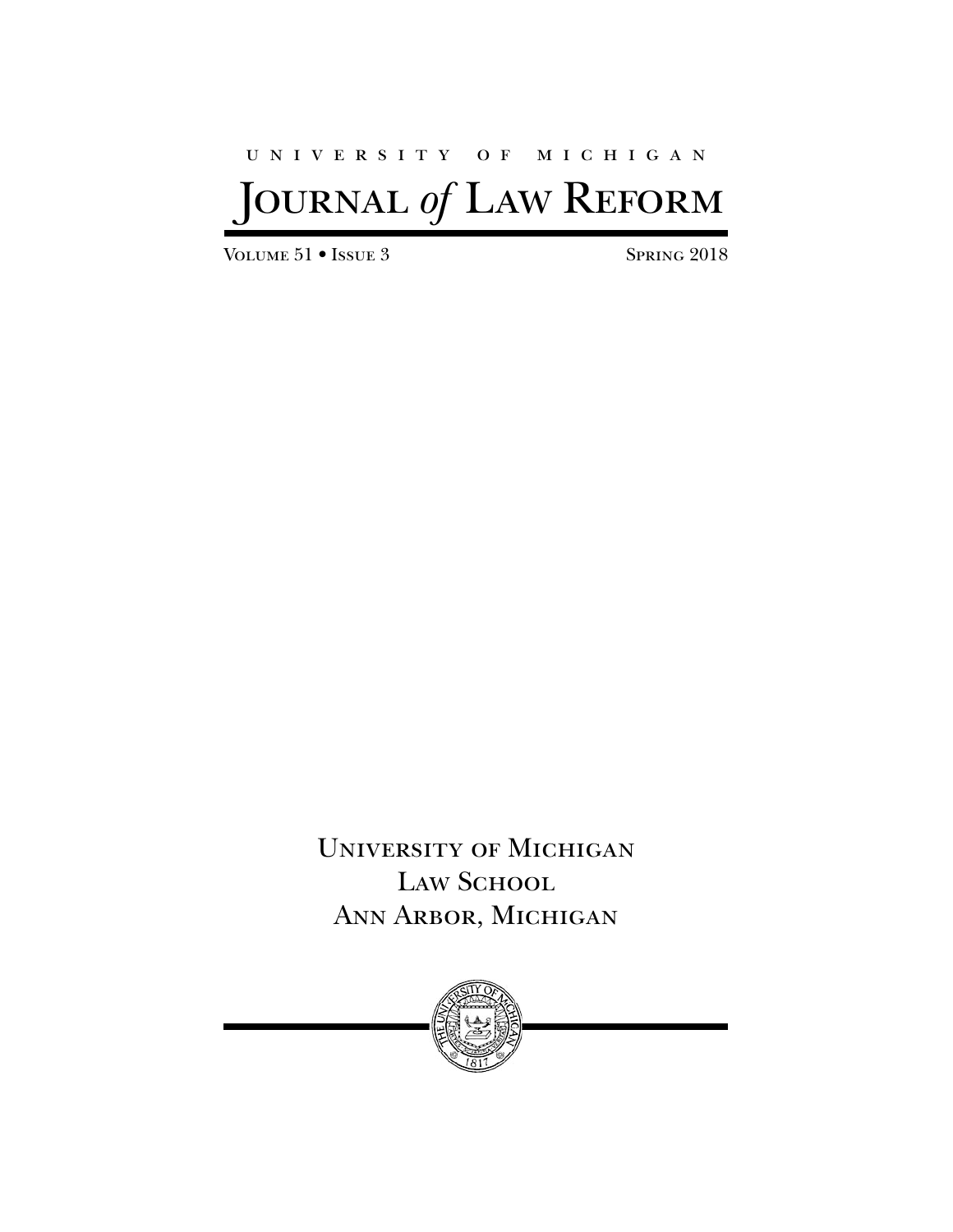### Cite as: 51 U. Mich. J.L. Reform \_\_\_ (2018)

Except where otherwise expressly provided, the author of each piece of scholarship in this issue has granted permission for copies of that scholarship to be made in whole or in part by nonprofit institutions for educational use, including distribution to students, provided that (i) copies are distributed at or below cost; (ii) copies identify the author, the *Journal*, the volume, the number of the first page, and the year of the publication; (iii) proper notice of copyright is affixed to each copy, attributing copyright to the author.

The *University of Michigan Journal of Law Reform* is published quarterly by students of the University of Michigan Law School. Printed by Joe Christensen, Inc., Lincoln, Nebraska 68521.

> *The University of Michigan Journal of Law Reform* The University of Michigan Law Library 801 Monroe Street Ann Arbor, MI 48109-1210 jlr-business@umich.edu http://www.mjlr.org/

#### PUBLICATION POLICY

The *Journal* seeks to improve the law and its administration by providing a forum for discussion that identifies contemporary issues for reform efforts, proposes concrete means to accomplish change, and evaluates the impact of law reform. As contributions to this discussion, the *Journal* also welcomes multidisciplinary and empirical work.

We encourage the submission of unsolicited manuscripts for publication via Scholastica or to jlr-submissions@umich.edu. Articles should generally conform to *The Bluebook: A Uniform System of Citation* (20th ed. 2015) and *The Chicago Manual of Style* (16th ed. 2010).

Views expressed in the *Journal* are those of the authors and not necessarily those of the editorial staff.

### **SUBSCRIPTIONS**

The current subscription rate is \$40.00 domestic and \$45.00 foreign. All business inquiries should be made to JLR-Business@umich.edu. Subscribers should report the nonreceipt of copies within six months of the mailing date.

### Individual and Back Issues

Copies of individual issues from the current volume can be obtained directly from the *Journal* for \$15.00 each.

Back issues in complete sets, volumes, or single issues can be obtained from William S. Hein & Co., Inc., 2350 North Forest Road, Getzville, New York 14068—Telephone (716) 882-2600. The *Journal* is also available on microfilm through ProQuest, 300 North Zeeb Road, Ann Arbor, Michigan 48106-1346—Telephone (800) 521-0600. Back issues are also available in PDF format through HeinOnline at http://heinonline.org.

### **INDEXES**

The *Journal* is indexed in the Current Law Index, Index to Legal Periodicals, Legal Resource Index, and PAIS Bulletin.

ISSN 0033-1546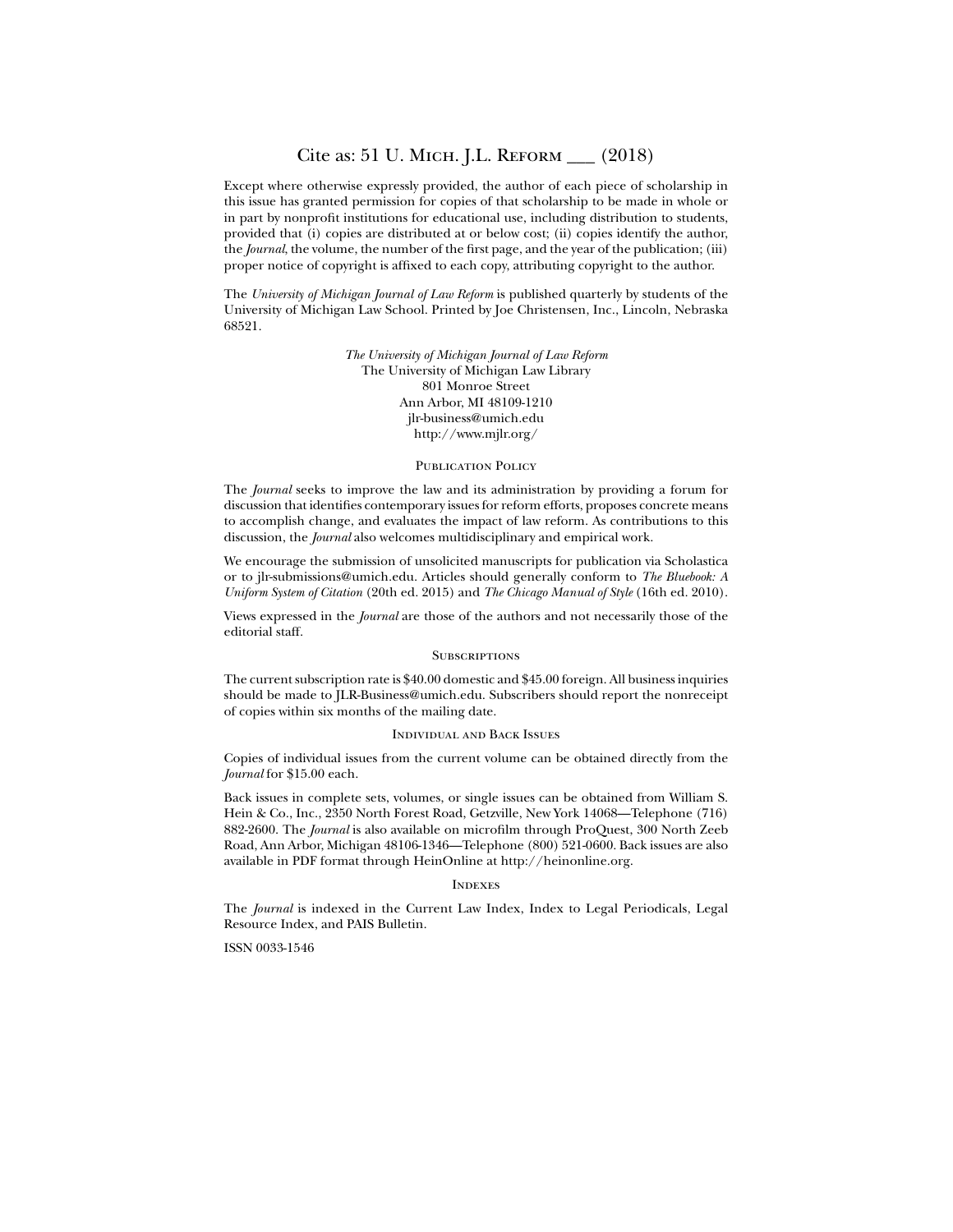## university of michigan OURNAL of LAW REFORM

**Editorial Board Volume 51 • 2017–2018**

*Editor-in-Chief* Anna Greve

*Managing Editor* Margaret Abernethy

*Managing Articles Editor* Soojin Cha

*Article Editors* Amanda Blau JEFFREY GIANCANA Syeda Haider Melissa Petit Joshua Rothenberg LUKE SCHUBERT

*Managing Operations Editor* Lauren Flamang

*Managing Notes Editor* Michael Darling

*Note Editors* MATTHEW FAGAN Regina Gilmour ANNA JONES Shelby Nace Johannah Walker

*Managing Development Editor* Rebecca Weiant

> *Comment Editors* **CRAIG STREIT** RACHEL TROUBA

*Contributing Editors* ROBERT KENDALL Hannah Muller Bradley Presant Eric Reitz **MATTHEW ROWLEY** 

*Associate Editors* Ciara M. Davis BRANDI DOBBS Kelly Ehrenreich Ingrid Eicher Jonathan Gilmartin Joan Hayner Nicholas R. Hazen Blair Hotz Evan Johnson Nicholas Karp Amanda Kenner Emily J. Kim B. Graves Lee

JOHN TREAT Claire Vetter Yi Zhou

Ross N. MacPherson Charlotte McEwen Meredith McPhail Kara A. Naseef Trevor N. Parkes Michael Periatt Marina R. Pino Christopher Pollack Hannah Rubashkin Nikhil A. Sethi KYLE D. SMITH Lyman Spitzer Benjamin Taylor

*Managing Executive Editor* RICHARD BULLITT

*Executive Editors* Joseph Hartunian Emma Lanzon KATE MANGAPORA Omotunde Okesanya DAVID SARACENO

*Managing Symposium Editor* Brendan Harvey

*Symposium Editors* Victoria Cardenas Kaylie Springer Samantha Voutyras

Damayanti Desai ANDREW DICKSON Brian Dollhopf JORDANNA ISHMAEL

Devin Abney Ashlyn E. Angell **JULIE AUST** MICHAEL BATTEN Lauren G. Baumgartner Emily S. P. Baxter Stephanie A Benjamini Odele Bet-Yonan MATTHEW BINDER Monica Browner JOHN BUZZARD Aylin R. Daldal Camille Danvers

Alexandros Souris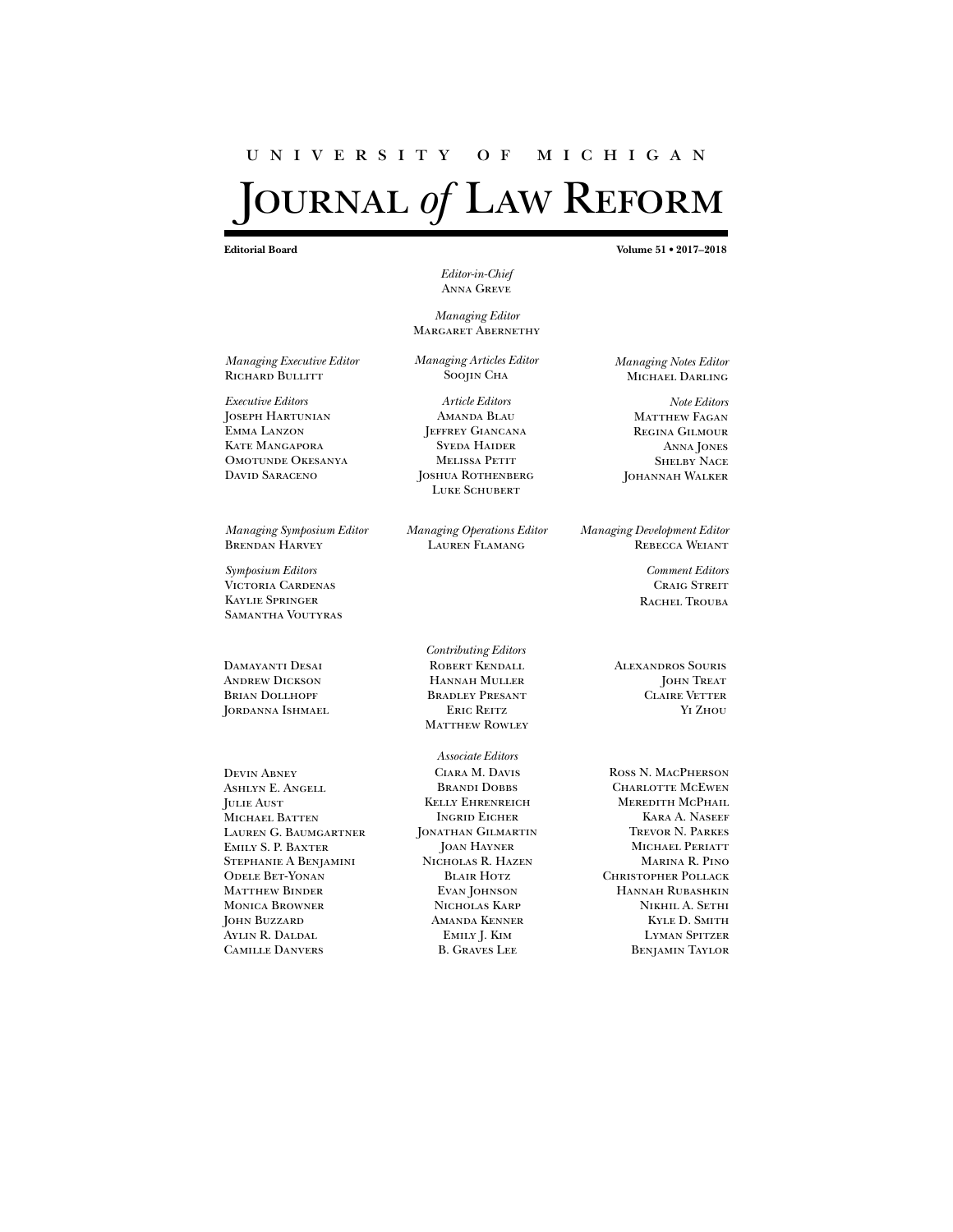## **UNIVERSITY OF MICHIGAN LAW SCHOOL**

*Administrative Officers*

Mark Schlissel, B.A., M.D., Ph.D., *President of the University*

Paul E. Courant, B.A., M.A., Ph.D., *Interim Provost and Executive Vice President for Academic Affairs*

Mark D. West, B.A., J.D., *Nippon Life Professor of Law, Dean*

Alicia Davis, B.S., M.B.A., J.D., *Professor of Law, Associate Dean for Strategic Initiatives*

Daniel Halberstam, B.A., J.D., *Eric Stein Collegiate Professor of Law, Associate Dean for Faculty*

*and Research, Director of European Legal Studies Program*

David Santacroce, B.A., J.D., LL.M., *Clinical Professor of Law, Associate Dean for Experiential Education*

Gil Seinfeld, A.B., J.D., *Professor of Law, Associate Dean for Academic Programming*

Michael Dubin, B.S., M.A., *Assistant Dean for Development and Alumni Relations*

Theresa Kaiser-Jarvis, B.A., B.S.J., Ed.M, J.D., *Assistant Dean for International Affairs*

Ramji Kaul, B.A., J.D., *Assistant Dean for Career Planning*

Bayrex Marti, B.A., J.D., *Assistant Dean for Student Life*

Lindsey Stetson, B.A., J.D., *Assistant Dean for Financial Aid*

Sarah C. Zearfoss, A.B., J.D., *Senior Assistant Dean for Admissions, Financial Aid, and Career Planning*

*Professors Emeriti of Law*

Layman E. Allen, A.B., M.P.A., LL.B. David L. Chambers, A.B., LL.B., *Wade H. McCree, Jr. Collegiate Professor of Law* Edward H. Cooper, A.B., LL.B., *Thomas M. Cooley Professor of Law* Donald N. Duquette, B.A., J.D. *Clinical Professor of Law* Philip M. Frost, B.A., J.D. *Clinical Professor of Law* Thomas A. Green, B.A., Ph.D., J.D., *John Philip Dawson Collegiate Professor of Law* Jerold H. Israel, B.B.A., LL.B., *Alene and Allan F. Smith Professor of Law* Charles W. Joiner, A.B., J.D. Douglas A. Kahn, B.A., J.D., *Paul G. Kauper Professor of Law* Yale Kamisar, A.B., LL.B., LL.D., *Clarence Darrow Distinguished University Professor of Law* Thomas E. Kauper, A.B., J.D., *Henry M. Butzel Professor of Law*

Richard O. Lempert, A.B., J.D., Ph.D., *Eric Stein Distinguished University Professor of Law and Sociology* Sallyanne Payton, B.A., LL.B., *William W. Cook Professor of Law* Margaret Jane Radin, A.B., M.F.A., J.D., LL.D., *Henry King Ransom Professor of Law* Terrance Sandalow, A.B., J.D., *Edson R. Sunderland Professor of Law* E. Philip Soper, B.A., M.A., J.D., Ph.D., *James V. Campbell Professor of Law* Theodore J. St. Antoine, A.B., J.D., *James E. and Sarah A. Degan Professor of Law* Joseph Vining, B.A., M.A., J.D., *Harry Burns Hutchins Collegiate Professor of Law* Lawrence W. Waggoner, B.B.A., J.D., D.Phil., *Lewis M. Simes Professor of Law* Peter K. Westen, B.A., J.D., *Frank G. Millard Professor of Law* James Boyd White, A.B., A.M., LL.B., *L. Hart Wright Collegiate Professor of Law* James J. White, B.A., J.D.,

*Robert A. Sullivan Professor of Law*

*Professors of Law*

Reuven S. Avi-Yonah, B.A., A.M., Ph.D., J.D., *Irwin I. Cohn Professor of Law* Samuel Bagenstos, B.A., J.D. *Frank G. Millard Professor of Law* Nicholas Bagley, B.A., J.D. Michael S. Barr, B.A., M.Phil., J.D. *Roy F. and Jean Humphrey Proffitt Professor of Law* Laura N. Beny, B.A., M.A., J.D., Ph.D. Evan H. Caminker, B.A., J.D. *Branch Rickey Collegiate Professor of Law* Sherman J. Clark, B.S., J.D. *Kirkland and Ellis Professor of Law* Daniel Crane, B.A., J.D. *Frederick Paul Furth, Sr. Professor of Law* Steven P. Croley, A.B., J.D., M.A., Ph.D. *Harry Burns Hutchins Collegiate Professor of Law* Kristina Daugirdas, A.B., J.D. Rebecca S. Eisenberg, B.A., J.D., *Robert and Barbara Luciano Professor of Law* Phoebe C. Ellsworth, A.B., Ph.D., *Frank Murphy Distinguished Professor of Law and Psychology*

Richard D. Friedman, B.A., J.D., D.Phil., *Alene and Allan F. Smith Professor of Law* Bruce W. Frier, B.A., Ph.D., *John and Teresa D'Arms Distinguished University Professor of Classics and Roman Law* Samuel R. Gross, A.B., J.D., *Thomas G. and Mabel Long Professor of Law* Monica R. Hakimi, B.A., J.D. Daniel Halberstam, B.A., J.D. *Eric Stein Collegiate Professor of Law* James C. Hathaway, LL.B., LL.M., J.S.D., *James E. and Sarah A. Degan Professor of Law* Scott Hershovitz, A.B., M.A., D.Phil., J.D. Donald J. Herzog, A.B., A.M., Ph.D., *Edson R. Sunderland Professor of Law* James Hines Jr., B.A., M.A., Ph.D., *L. Hart Wright Collegiate Professor of Law* Nicholas C. Howson, B.A., J.D. Ellen D. Katz, B.A., J.D. *Ralph W. Aigler Professor of Law* Vikramaditya S. Khanna, B.C.A., LL.B., S.J.D. *William W. Cook Professor of Law* James E. Krier, B.S., J.D.,

*Earl Warren DeLano Professor of Law*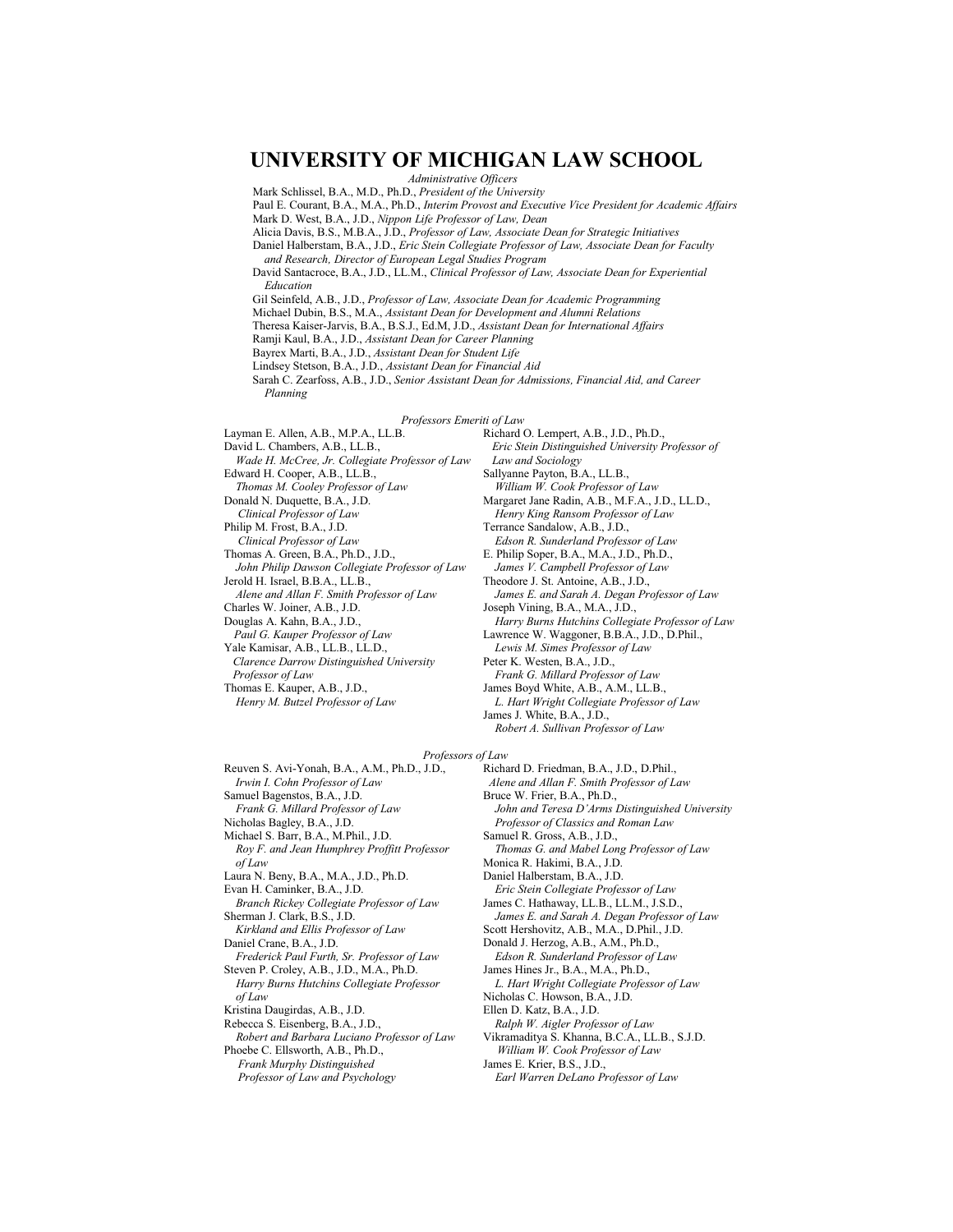Jessica D. Litman, B.A., M.F.A., J.D., *John F. Nickoll Professor of Law* Kyle D. Logue, B.A., J.D., *Wade H. and Dores M. McCree Collegiate Professor of Law* Catharine A. MacKinnon, B.A., J.D., Ph.D., *Elizabeth A. Long Professor of Law* Nina A. Mendelson, A.B., J.D. *Joseph L. Sax Collegiate Professor of Law* William I. Miller, B.A., Ph.D., J.D., *Thomas G. Long Professor of Law* Julian Davis Mortenson, A.B., J.D. William Novak, B.A., M.A., Ph.D. *Charles F. and Edith J. Clyne Professor of Law* John A.E. Pottow, A.B., J.D. *John Philip Dawson Collegiate Professor of Law* James J. Prescott, B.A., J.D., Ph.D. Eve Brensike Primus, B.A., J.D. Richard A. Primus, A.B., D.Phil., J.D. *Theodore J. St. Antoine Collegiate Professor of Law*

Donald H. Regan, A.B., LL.B., B.Phil., Ph.D., *William W. Bishop, Jr. Collegiate Professor of Law* Mathias W. Reimann, Dr.Iur., LL.M., *Hessel E. Yntema Professor of Law* Veronica Santarosa, LL.B., B.A., M.A., LL.M., Ph.D Margo Schlanger, B.A., J.D. *Henry M. Butzel Professor of Law* Carl E. Schneider, A.B., J.D., *Chauncey Stillman Professorship for Ethics, Morality, and the Practice of Law* Rebecca J. Scott, A.B., M.Phil., Ph.D., *Charles Gibson Distinguished University Professor of History* Bruno Simma, Doctorate of Law Sonja B. Starr, A.B., J.D. Christina B. Whitman, A.B., M.A., J.D., *Francis A. Allen Collegiate Professor of Law Assistant Professors of Law*

Kate Andrias, B.A., J.D. Maureen Carroll, B.S., J.D. Nicolas Cornell, A.B, Ph.D., J.D. Gabriel Mendlow, A.B., Ph.D., J.D. W. Nicholson Price, II, A.B., J.D., Ph.D. Gabriel Rauterberg, B.S., J.D.

Adam C. Pritchard, B.A., M.P.P., J.D.

Steven R. Ratner, A.B., M.A., J.D.,

*Frances and George Skestos Professor of Law*

*Bruno Simma Collegiate Professor of Law*

### Alicia Alvarez, B.A., J.D. Nicole Appleberry, A.B., J.D., LL.M. Edward R. Becker, B.A., J.D. Howard Bromberg, B.A., J.D., J.S.M. Bridgette Carr, B.A., J.D. Debra Chopp, B.A., J.D. David A. Moran, B.S., B.A., M.A., M.S., J.D. Mark K. Osbeck, A.B., M.A., J.D.

Paul D. Reingold, B.A., J.D. Nicholas J. Rine, B.A., J.D. Vivek Sankaran, B.A., J.D. Suellyn Scarnecchia, B.A., J.D. Kimberly A. Thomas, B.S., J.D. Dana Thompson, B.S., J.D. Frank E. Vandervort, B.A., J.D.

### *Clinical Assistant Professors of Law*

*Clinical Professors of Law*

Matthew Andres, B.A., J.D. Patrick Barry, B.A., J.D., Ph.D. Michael Bloom, B.A., J.D. Elizabeth Campbell, B.A., J.D. Paul H. Falon, B.A., M.A., J.D. Steve Gray, B.A., J.D. David Guenther, B.A., M.A., J.D. Margaret Hannon, B.A., J.D.

Joshua Kay, B.A., M.A., Ph.D., J.D. Sammy Mansour, B.A., J.D. Timothy Pinto, B.A., J.D. Amy Sankaran, B.A., J.D. Imran Syed, A.B., J.D. Nancy Vettorello, B.A., M.U.P., J.D. Nancy Wang, B.S.E., J.D. Beth H. Wilensky, B.A., J.D.

### *Professors from Practice*

J. Phillip Adams, B.A., J.D., LL.M Timothy L. Dickinson, B.A., J.D., LL.M. Robert Hirshon, B.A., J.D. *Frank G. Millard Professor from Practice* Barbara McQuade, B.A., J.D.

Leonard Niehoff, A.B., J.D. David Uhlmann, B.A., J.D., *Jeffrey F. Liss Faculty Development Professor from Practice, Director of Environmental Law and Policy Program*

### *William W. Cook Global Law Professors*

Susanne Baer, LL.M. Paul Brand, B.A., M.A., D.Phil Christine Chinkin, LL.B., LL.M., Ph.D. John G. H. Hudson, M.A., D.Phil

Haw-Jin Kim, B.S., Dr. Jur., LL.M. J. Christopher McCrudden, LL.B., LL.M., D.Phil Anne Peters, LL.M.